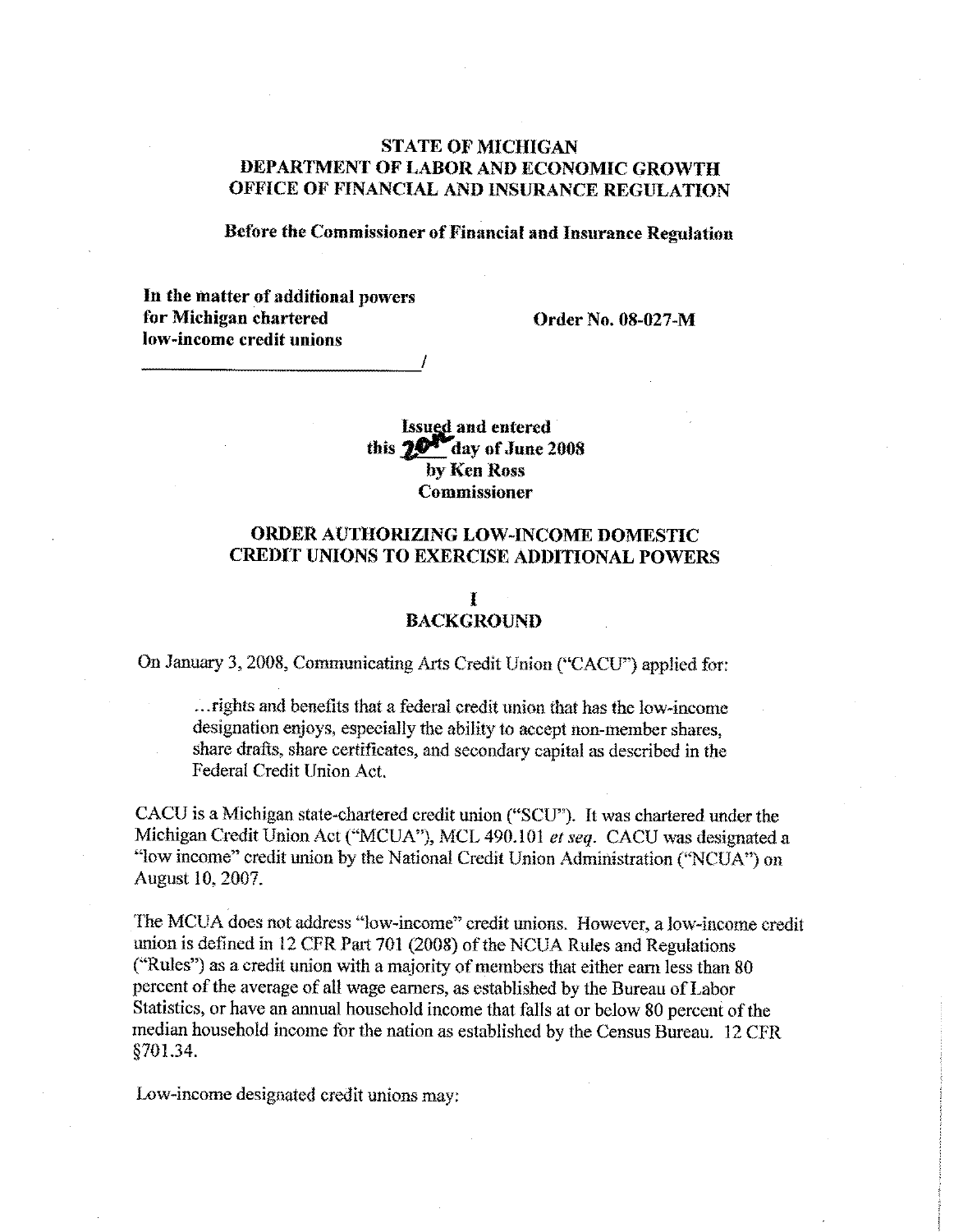No. 08-027-M Page 2

- Accept non-member deposits. 12 CFR §701.34 (2008).
- Participate in the Community Development Revolving Loan Program. 12 CFR §705.3 (2008).
- Offer secondary capital accounts. 12 CFR §701.34 (2008).
- Qualify for exception from the aggregate loan limit for member business loans. 12 CFR §§723.16 and 723.17 (2008).

NCUA has approved the low-income designation for a number of Michigan SCUs. These credit unions, however, have been unable to exercise all the powers available to low-income designated federally-chartered credit unions ("FCUs") because of various, general MCUA restrictions.

The CACU applies for additional powers for itself. However, as indicated in the discussion below, additional powers will benefit all Michigan low-income SCUs. These powers are appropriate and necessary for these credit unions to compete with other providers of financial services.

### II **ISSUES**

The principal issues are:

- 1. Is the Commissioner authorized under the MCL 490.208 to grant additional powers to low-income SCUs ifthose powers are appropriate and necessary to compete with other providers of financial services in this state?
- 2. Taking into consideration the factors listed in MCL 490.208(2), are the additional powers warranted?

# **III**

#### **ANALYSIS**

#### Authority for Granting Additional Powers

MCL 490.208(1) gives the Commissioner the authority to grant additional powers to domestic credit unions where they are "appropriate and necessary" for them to compete with other providers in this state:

If 1 or more domestic credit unions apply for authority to exercise powers not specifically authorized by this act, the commissioner may by rule, order, or declaratory ruling authorize domestic credit unions to exercise those powers if the commissioner finds that those powers are appropriate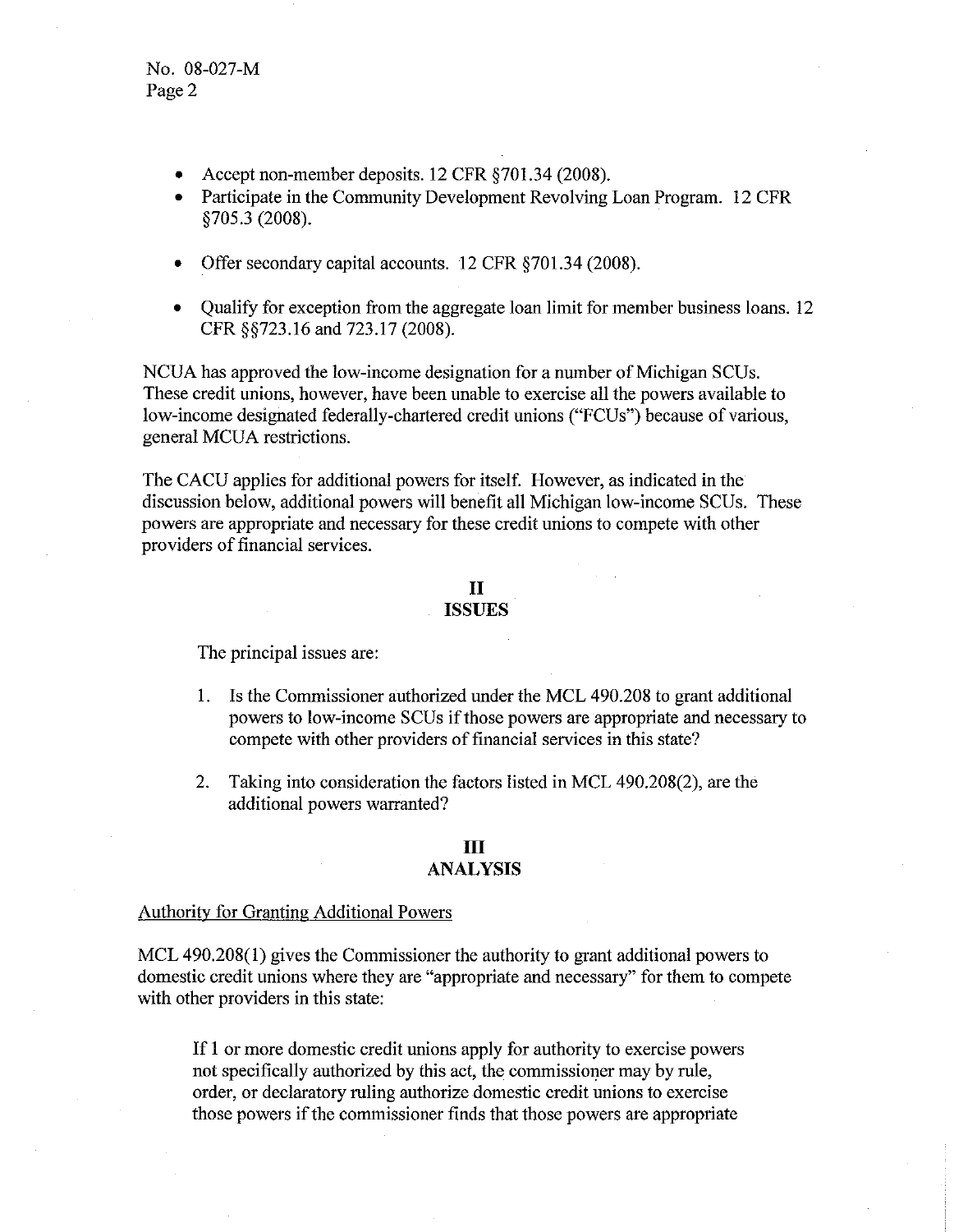and necessary to compete with other providers of financial services in this state.

### Factors the Commissioner shall consider

MCL 490.208(2) specifies factors the Commissioner shall consider in making a determination as to additional powers:

In acting under subsection (I), the commissioner shall consider the ability of the domestic credit unions to exercise the additional power in a safe and sound manner, the authority of the domestic credit unions under state or federal law or regulation, the powers of other competing entities providing financial services, and any specific limitations on domestic credit union powers contained in this act or in any rules or other law of this state.

# **Competition**

The additional powers available to low-income designated FCUs, which include accepting non-member deposits, participation in the Community Development Revolving Loan Program, offering secondary capital accounts, and qualifying for exemption from member business loan aggregate limits, are appropriate for Michigan SCUs.

Authorizing low-income designated SCUs to obtain nomnember deposits and secondary capital will expand funding sources to provide credit and services to their memberships and communities. Explicit authority to access NCUA administered loan and grant programs will have similar benefits. Exemption from NCUA's business lending limits will allow these credit unions to increase small business lending, which can benefit their individual members and the communities in which they operate.

The requested powers are already available to low-income designated FCUs. Authorizing low-income designated SCUs to exercise the powers available to their federally-chartered counterparts will level the competitive playing field among credit unions operating in Michigan. The additional powers will *also* enable these SCUs to compete more effectively with other financial services providers that already have access to external capital and have fewer restrictions on business lending.

#### Safety and soundness

Other depository financial institutions exercise the same or similar powers safely and soundly. The requested additional powers are authorized by NCUA, the agency insuring SCU member deposits, for low-income designated FCUs.

The ability to qualify for exemption from aggregate member business lending limits warrants scrutiny. However, any concern in this regard is mitigated by the fact that the Rules do not raise individual borrower exposure limits and they require the NCUA to obtain state regulator concurrence before approving a low-income designation for a SCU.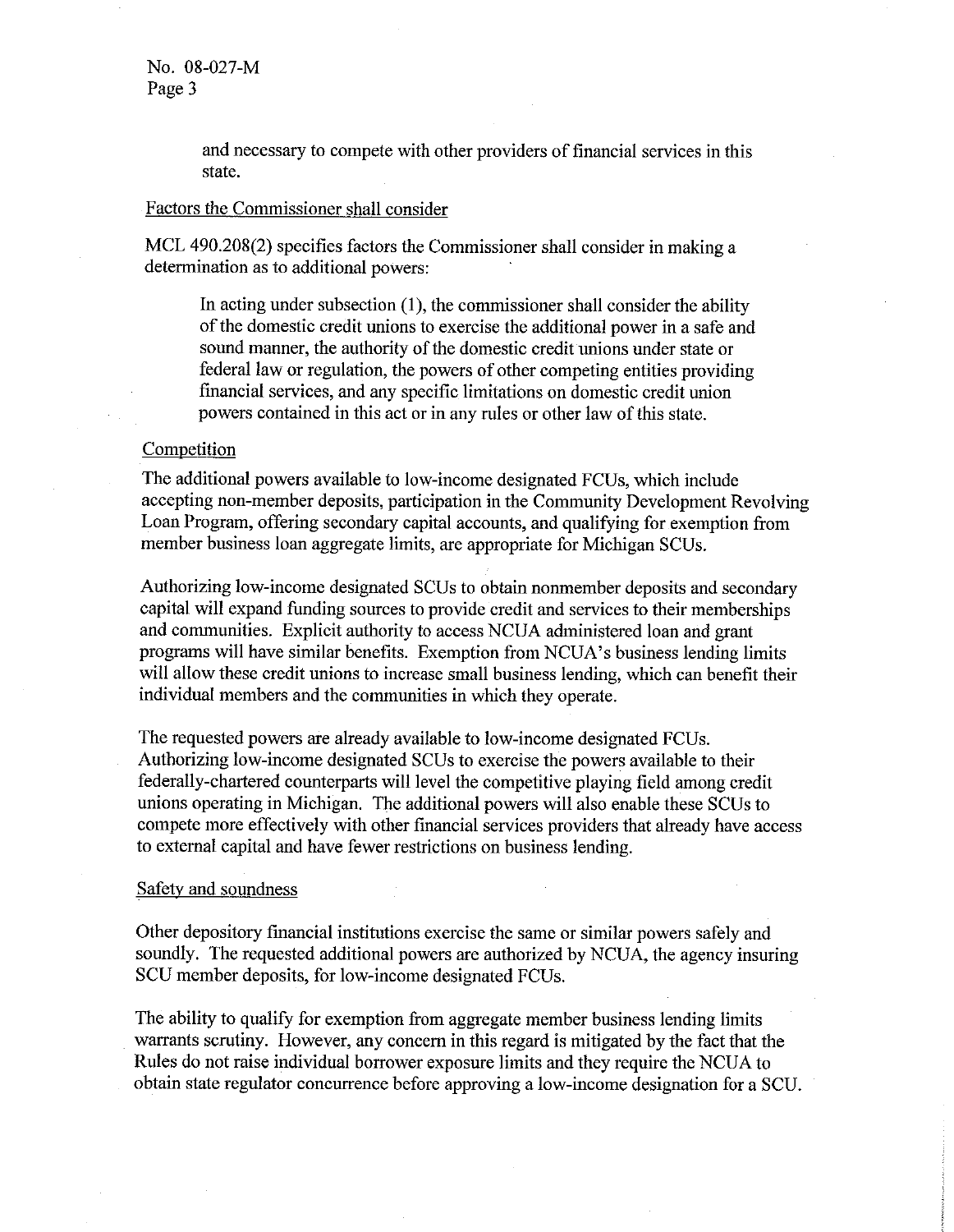No. 08-027-M Page 4

### Authority of domestic credit unions

MCL 490.361(2) generally permits use of secondary capital other than capital stock if authorized by the federal regulatory authority with jurisdiction, which, in this case, is the NCUA.

The Rules allow a SCU to exercise the powers of a low-income credit union where approved by the Commissioner. The Commissioner is allowed to authorize additional powers by MCL 490.208.

#### Powers of competing entities

SCUs compete with FCUs, and those FCUs with the low-income designation have the advantage of the additional powers conferred under the Rules. Moreover, several other financial services providers, such as banks, have within their powers to access external capital and have fewer restrictions on business lending.

#### Specific limitations

No provisions in the MCUA establish any limitations specific to low-income credit union powers. No specific limitations preclude authorization under MCL 490.208 of the requested additional powers.

# **IV FINDINGS OF FACT**

Based upon the foregoing considerations, it is found that:

- 1. Additional powers are appropriate and necessary for low-income domestic state credit unions to compete with low-income FCUs and other providers of financial services in this state.
- 2. Low-income domestic credit unions have the ability to exercise the additional powers conferred upon low-income FCUs in a safe and sound manner.

#### **V**

### **CONCLUSIONS OF LAW**

Based upon a review of applicable laws, it is concluded that:

1. Under MCL 490.208, the Commissioner may authorize, by order, a domestic credit union to exercise powers not specifically authorized under the MCUA if the Commissioner finds that those powers are appropriate and necessary to compete with other providers of financial services in this state.